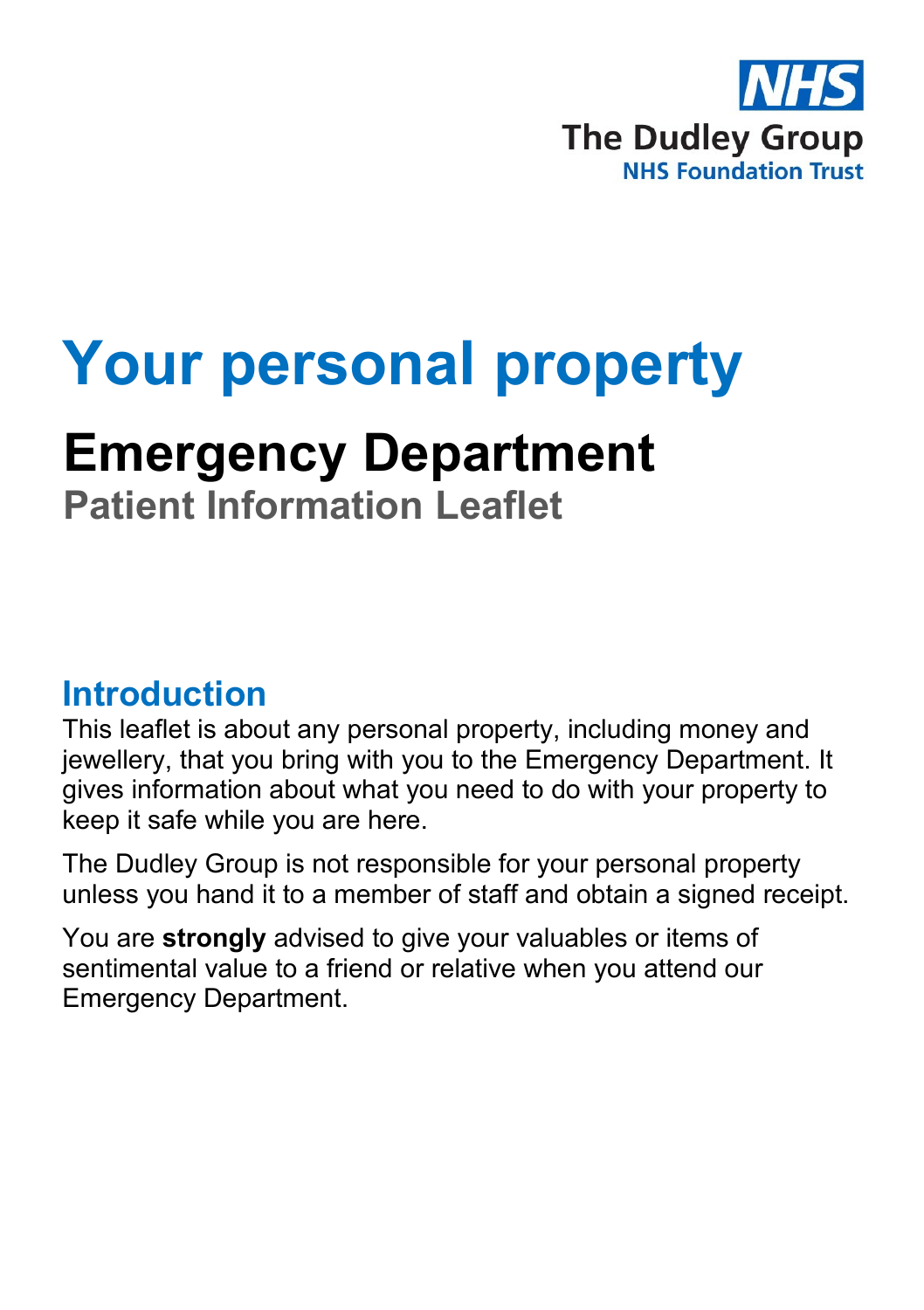### **What happens if I hand my personal property over to a member of staff?**

A member of staff will collect your personal property, including money and jewellery, for safekeeping in a secure place. Once you have handed it to a member of staff, you will be given an official signed receipt. If you are not given a signed receipt, please ask for one.

If you want to gain access to your valuables once you have handed them in, you must sign for them each time you access them.

If you are being transferred to another ward or hospital, any personal property you have handed in will be returned to you before you leave.

### **What happens if I choose to keep my personal property with me during my visit to hospital?**

If you choose not to hand over your personal property, including money, jewellery and items of sentimental value, this is at your own risk. The Trust cannot accept responsibility for your property if it goes missing.

If you have any questions, or if there is anything you do not understand about this leaflet, please speak to a member of staff.

Russells Hall Hospital switchboard number: 01384 456111

#### **This leaflet can be downloaded or printed from:**

http://dudleygroup.nhs.uk/services-and-wards/accidentemergency/

If you have any feedback on this patient information leaflet, please email dgft.patient.information@nhs.net